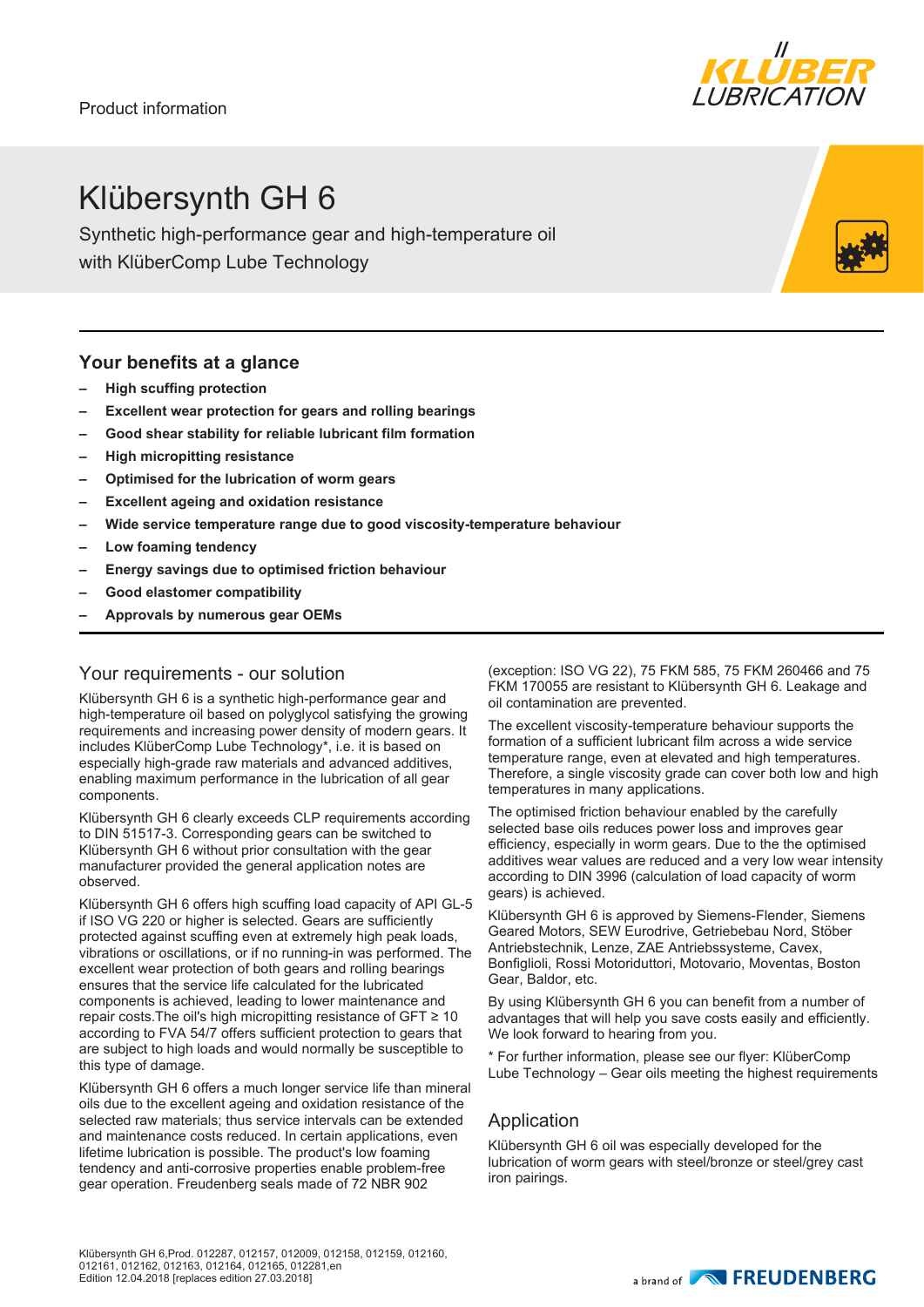### Klübersynth GH 6

Synthetic high-performance gear and high-temperature oil with KlüberComp Lube Technology

Klübersynth GH 6 oil is also used for the lubrication of bevel and spur gears, rolling and plain bearings as well as all types of toothed couplings, especially when exposed to high temperatures.

It can also be used for the lubrication of lifting, drive and transport chains.

#### Application notes

Klübersynth GH 6 can be applied by means of immersion, immersion circulation or injection. The use of drip-feed oilers, brushes, oil cans or suitable automatic lubricating systems is also possible. When using automatic lubricating systems, please note the manufacturer's instructions regarding the maximum permissible viscosity. The low-viscosity varieties are also used for oil mist lubrication.

Klübersynth GH 6 is not miscible with mineral oil or synthetic hydrocarbons. Prior to switchover, lubrication points should be cleaned, or gears or enclosed lubrication systems be flushed with the Klübersynth GH 6 oil to be used.

Klübersynth GH 6 oil is neutral towards virtually all nonferrous metals.

There may be increased wear when the contact surfaces of design elements made of aluminium or aluminium alloys are exposed to dynamic loads. If necessary, preliminary wear tests should be carried out.

For use at permanent temperatures of 80 °C max. and with the higher viscosity varieties, seals made of NBR may be used. For higher temperatures, seals made of FKM should be chosen. It should be noted that elastomers from one or several manufacturers can behave differently; therefore tests should be performed.

When applying Klübersynth GH 6 oil we recommend the use of two-component paints (reaction paints) for interior coating. Oil gauge glasses should preferably be made of natural glass or polyamide materials. Other transparent plastics, e.g. Plexiglas, have a tendency to crack under stress. The suitability of materials used in contact with Klübersynth GH 6 oil should be tested, especially prior to series application.

For checking the contact pattern during running-in, the inspection paint Klübertop P 39-462 Spray (Art. No. 081295) can be used.

Klübersynth GH 6 is miscible with the special running-in and anti-corrosion oil Klübersynth GEZ 6-220.

#### Viscosity selection

When determining the oil viscosity for gear lubrication, the gear manufacturer's instructions take priority. Only for applications where manufacturer's instructions are not available, the suitable viscosity can be determined as laid down in the worksheet "Hints for Practice - selection of oil viscosity for gears". To determine the correct oil viscosity for bearings, please observe the bearing manufacturer's instructions.

Due to the better viscosity-temperature behaviour of Klübersynth GH 6 compared to mineral oils, the actual viscosity of Klübersynth GH 6 during operation differs and can be determined by means of the enclosed diagram.

#### Material safety data sheets

Material safety data sheets can be requested via our website www.klueber.com. You may also obtain them through your contact person at Klüber Lubrication.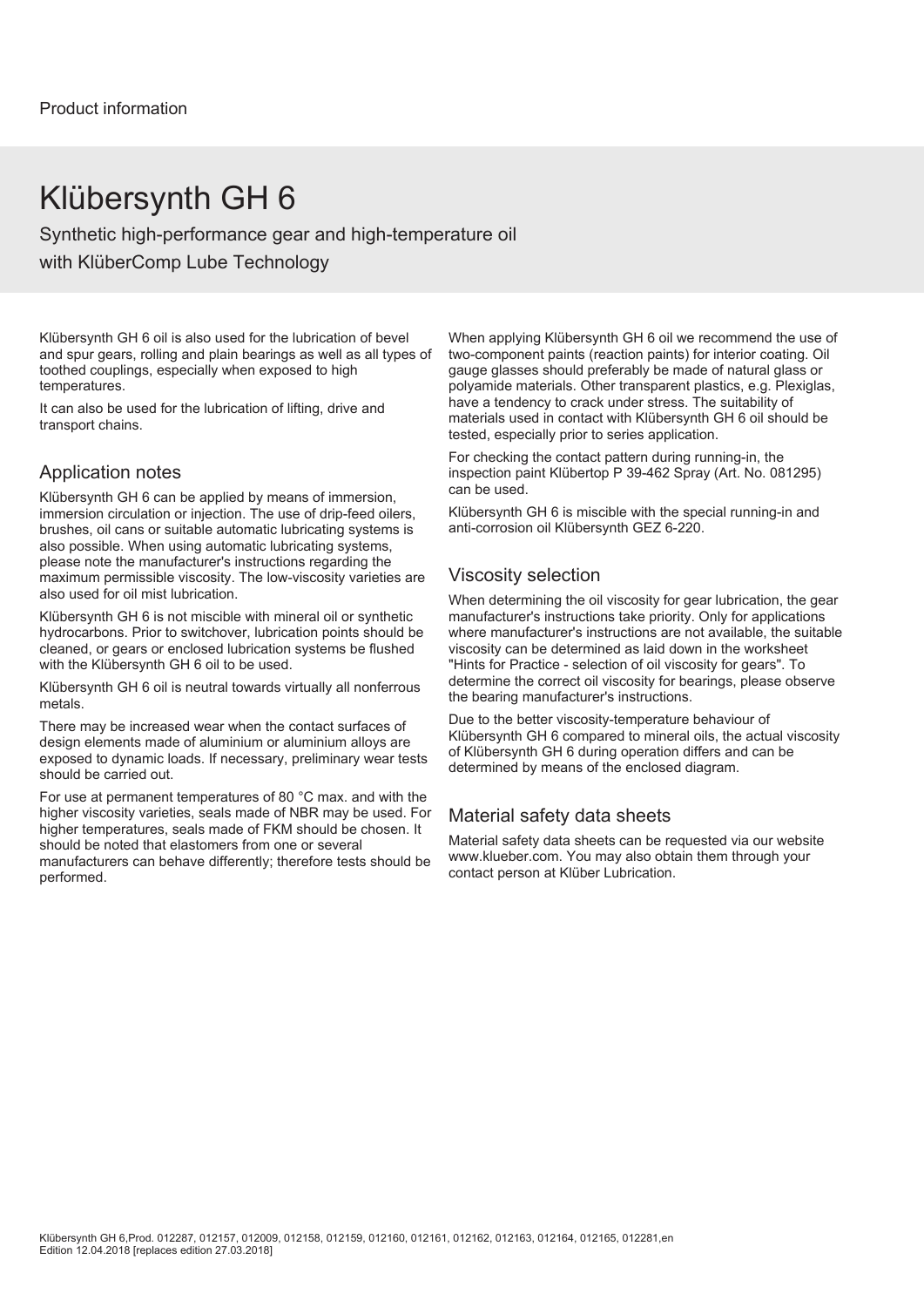

### Viscosity-temperature diagram

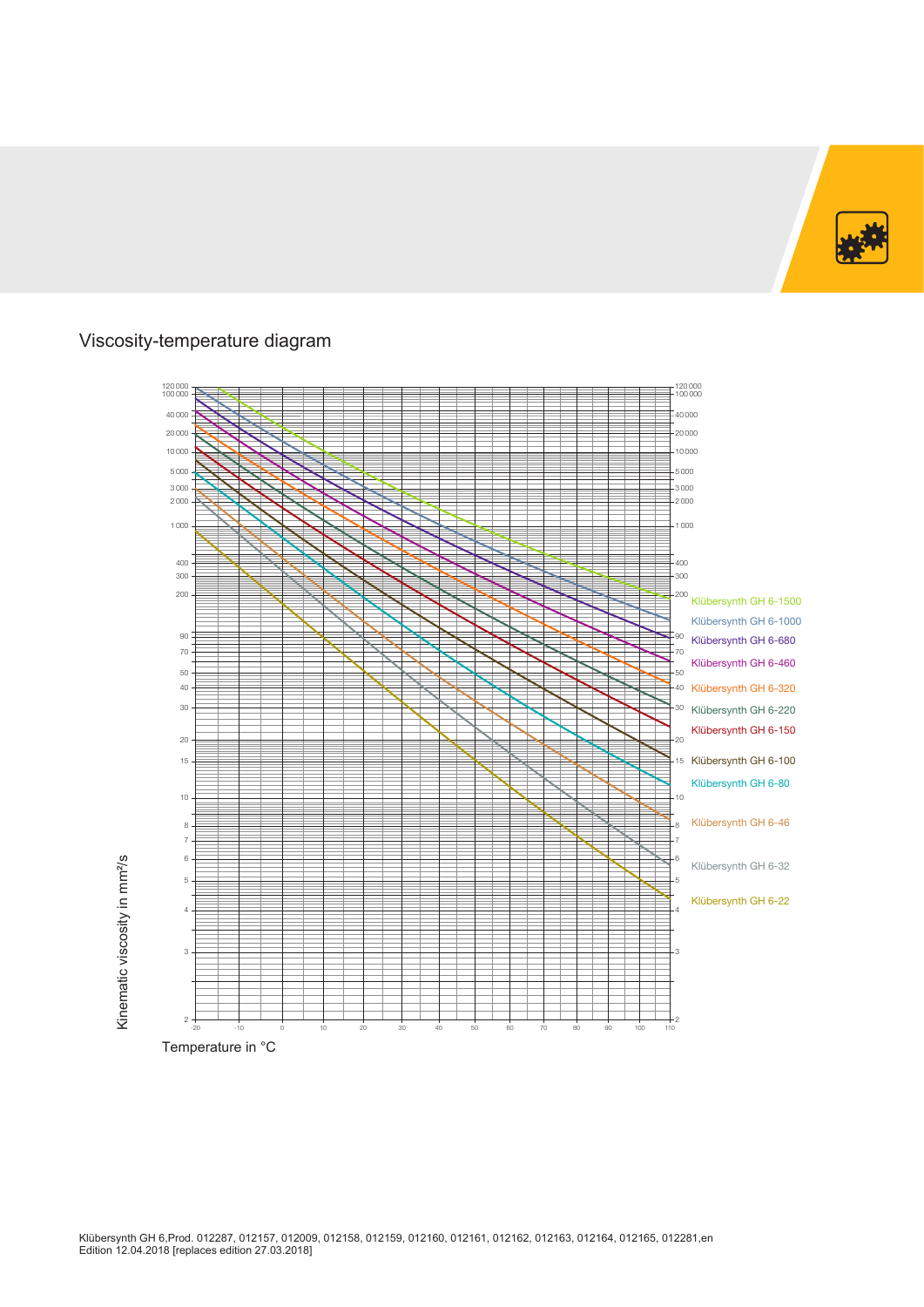# Klübersynth GH 6

Synthetic high-performance gear and high-temperature oil with KlüberComp Lube Technology

| <b>Pack sizes</b> | Klübersynth<br>GH 6-22 | Klübersynth<br>GH 6-32 | Klübersynth<br>GH 6-46 | Klübersynth<br>GH 6-80 |
|-------------------|------------------------|------------------------|------------------------|------------------------|
| Canister 20 I     |                        |                        |                        |                        |
| Drum 200 l        |                        |                        |                        |                        |

| <b>Product data</b>                                                             | Klübersynth<br>GH 6-22             | Klübersynth<br>GH 6-32            | Klübersynth<br>GH 6-46             | Klübersynth<br>GH 6-80             |
|---------------------------------------------------------------------------------|------------------------------------|-----------------------------------|------------------------------------|------------------------------------|
| Article number                                                                  | 012287                             | 012157                            | 012009                             | 012158                             |
| Marking acc. to DIN 51502                                                       |                                    | CLP PG 32                         | CLP PG 46                          | CLP PG 68                          |
| Classification acc. to ISO 12925-1                                              |                                    | <b>CKC 32</b>                     | <b>CKC 46</b>                      | <b>CKC 68</b>                      |
| Lower service temperature                                                       | -55 °C / -67 °F                    | -45 °C / -49 °F                   | -40 °C / -40 °F                    | -40 °C / -40 °F                    |
| Upper service temperature                                                       |                                    | 160 °C / 320 °F 160 °C / 320 °F   | 160 °C / 320 °F                    | 160 °C / 320 °F                    |
| ISO viscosity grade, DIN ISO 3448                                               | 22                                 | 32                                | 46                                 | 68                                 |
| Density, based on DIN 51757) at 15 °C                                           | approx. 1 025<br>kg/m <sup>3</sup> | approx. 984 kg/<br>m <sup>3</sup> | approx. 1 035<br>kg/m <sup>3</sup> | approx. 1 040<br>kg/m <sup>3</sup> |
| Kinematic viscosity, DIN 51562 pt. 01/ASTM D-445/ASTM D 7042,<br>20 °C          | approx. 54<br>mm <sup>2</sup> /s   | approx. 88<br>mm <sup>2</sup> /s  | approx. 113<br>mm <sup>2</sup> /s  | approx. 205<br>mm <sup>2</sup> /s  |
| Kinematic viscosity, DIN 51562 pt. 01/ASTM D-445/ASTM D 7042,<br>40 °C          | approx. 22<br>mm <sup>2</sup> /s   | approx. 32<br>mm <sup>2</sup> /s  | approx. 46<br>mm <sup>2</sup> /s   | approx. 68<br>mm <sup>2</sup> /s   |
| Kinematic viscosity, DIN 51562 pt. 01/ASTM D-445/ASTM D 7042,<br>100 °C         | approx. 5.3<br>mm <sup>2</sup> /s  | approx. 6.5<br>mm <sup>2</sup> /s | approx. 9 mm <sup>2</sup> /<br>S.  | approx. 14.5<br>mm <sup>2</sup> /s |
| Viscosity index, DIN ISO 2909                                                   | $>= 150$                           | $>= 150$                          | $>= 190$                           | $>= 190$                           |
| Flash point, DIN EN ISO 2592, Cleveland, open-cup apparatus                     | $>= 165 °C$                        | $>= 180 °C$                       | $>= 180 °C$                        | $>= 220 °C$                        |
| Pour point, DIN ISO 3016                                                        | $\le$ = -55 $^{\circ}$ C           | $\le$ = -45 °C                    | $\epsilon$ = -40 $^{\circ}$ C      | $\le$ = -40 $^{\circ}$ C           |
| Foam test, ASTM-D 892, ISO 6247, sequence I/24 °C                               | $= 100/10$ ml                      | $\le$ 100/10 ml                   | $= 100/10$ ml                      | $= 100/10$ ml                      |
| Foam test, ASTM-D 892, ISO 6247, sequence II/ 93.5 °C                           | $= 100/10$ ml                      | $= 100/10$ ml                     | $= 100/10$ ml                      | $= 100/10$ ml                      |
| Foam test, ASTM D 892, ISO 6247, sequence III/24°C                              | $= 100/10$ ml                      | $= 100/10$ ml                     | $= 100/10$ ml                      | $= 100/10$ ml                      |
| Copper corrosion, DIN EN ISO 2160, 24 h/100°C                                   | $1 - 100$<br>corrosion<br>degree   | $1 - 100$<br>corrosion<br>degree  | $1 - 100$<br>corrosion<br>degree   | $1 - 100$<br>corrosion<br>degree   |
| Anticorrosive properties on steel, DIN ISO 7120, method A, steel, 24<br>h/60 °C | no rust<br>corrosion<br>degree     | no rust<br>corrosion<br>degree    | no rust<br>corrosion<br>degree     | no rust<br>corrosion<br>degree     |
| Ageing properties, ASTM D 2893, increase in viscosity                           | $\leq$ 6 %                         | $= 6 \%$                          | $= 6 \%$                           | $= 6 \%$                           |
| FZG scuffing test, based on DIN ISO 14635-1, A/16.6/90, scuffing<br>load stage  | $>= 12$                            | $>= 12$                           | $>= 12$                            | $>= 12$                            |
| FZG scuffing test, DIN ISO 14635-1, A/8.3/90, scuffing load stage               | $>= 14$                            | $>= 14$                           | $>= 14$                            | $>= 14$                            |
| API scuffing load capacity                                                      |                                    |                                   |                                    |                                    |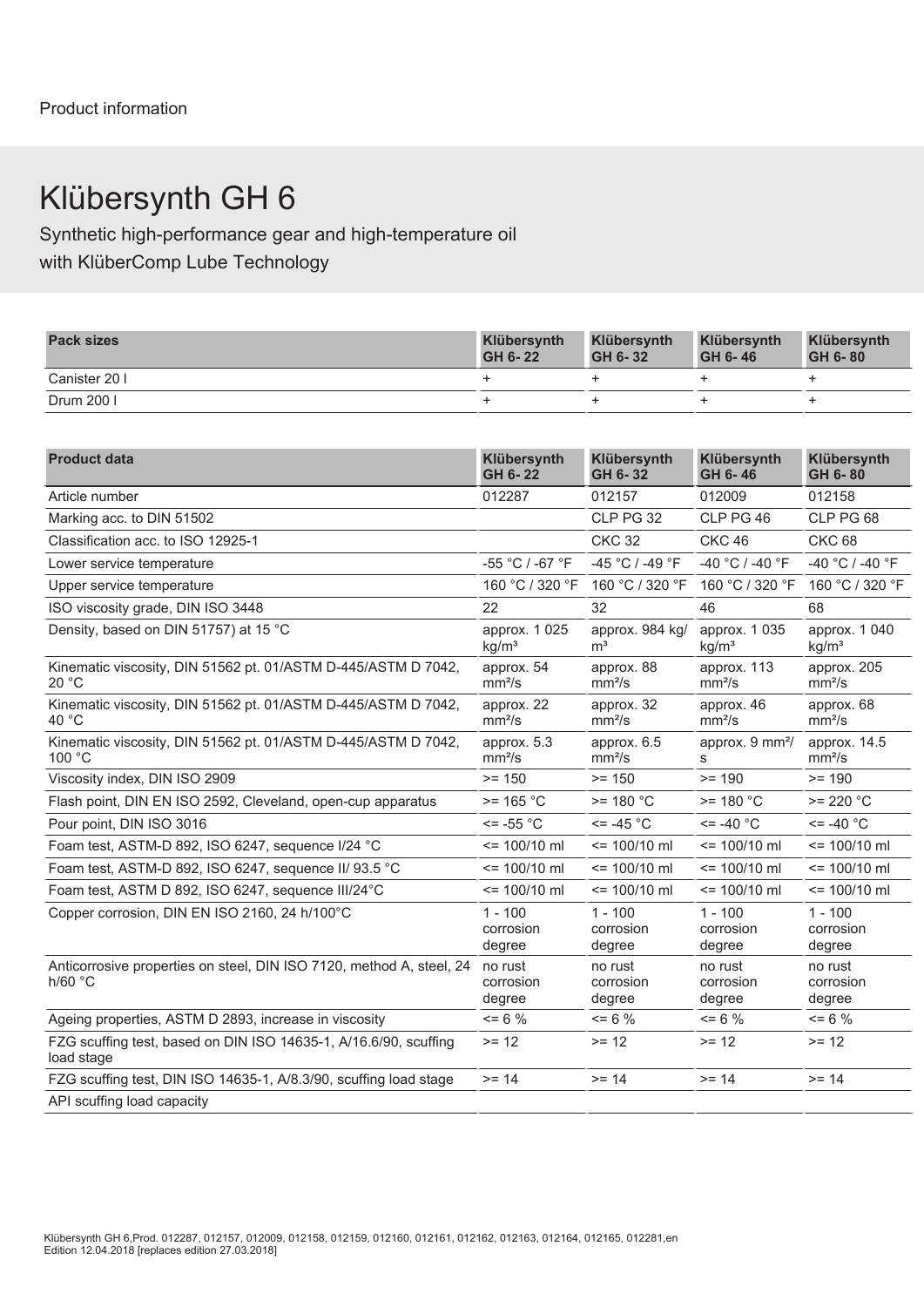

| <b>Klübersynth</b><br>GH 6-100 | Klübersynth<br>GH 6-150 | Klübersynth<br>GH 6-220 | Klübersynth<br>GH 6-320 | Klübersynth<br>GH 6-460 | Klübersynth<br>GH 6-680 | Klübersynth<br>GH 6-1000 | Klübersynth<br>GH 6-1500 |
|--------------------------------|-------------------------|-------------------------|-------------------------|-------------------------|-------------------------|--------------------------|--------------------------|
|                                |                         |                         |                         |                         |                         |                          |                          |
|                                |                         |                         |                         |                         |                         |                          |                          |

| Klübersynth<br>GH 6-100            | Klübersynth<br>GH 6-150            | <b>Klübersynth</b><br>GH 6-220     | Klübersynth<br>GH 6-320            | Klübersynth<br>GH 6-460             | Klübersynth<br>GH 6-680             | Klübersynth<br>GH 6-1000            | Klübersynth<br>GH 6-1500            |
|------------------------------------|------------------------------------|------------------------------------|------------------------------------|-------------------------------------|-------------------------------------|-------------------------------------|-------------------------------------|
| 012159                             | 012160                             | 012161                             | 012162                             | 012163                              | 012164                              | 012165                              | 012281                              |
| <b>CLP PG 100</b>                  | <b>CLP PG 150</b>                  | <b>CLP PG 220</b>                  | <b>CLP PG 320</b>                  | <b>CLP PG 460</b>                   | <b>CLP PG 680</b>                   | <b>CLP PG 1000</b>                  | <b>CLP PG 1500</b>                  |
| <b>CKC 100</b>                     | <b>CKC 150</b>                     | <b>CKC 220</b>                     | <b>CKC 320</b>                     | <b>CKC 460</b>                      | <b>CKC 680</b>                      | <b>CKC 1000</b>                     | <b>CKC 1500</b>                     |
| $-35 °C / -31 °F$                  | -35 °C / -31 °F                    | -35 °C / -31 °F                    | -30 °C / -22 °F                    | -25 °C / -13 °F                     | -25 °C / -13 °F                     | $-25 °C / -13 °F$                   | $-10 °C / 14 °F$                    |
| 160 °C / 320 °F                    | 160 °C / 320 °F                    | 160 °C / 320 °F                    | 160 °C / 320 °F                    | 160 °C / 320 °F                     | 160 °C / 320 °F                     | 160 °C / 320 °F                     | 160 °C / 320 °F                     |
| 100                                | 150                                | 220                                | 320                                | 460                                 | 680                                 | 1 0 0 0                             | 1500                                |
| approx. 1 043<br>kg/m <sup>3</sup> | approx. 1 050<br>kg/m <sup>3</sup> | approx. 1 060<br>kg/m <sup>3</sup> | approx. 1 067<br>kq/m <sup>3</sup> | approx. 1 074<br>$kq/m^3$           | approx. 1 075<br>kg/m <sup>3</sup>  | approx. 1 075<br>kg/m <sup>3</sup>  | approx. 1 080<br>kq/m <sup>3</sup>  |
| approx. 270<br>mm <sup>2</sup> /s  | approx. 400<br>mm <sup>2</sup> /s  | approx. 630<br>mm <sup>2</sup> /s  | approx. 880<br>mm <sup>2</sup> /s  | approx. 1 240<br>mm <sup>2</sup> /s | approx. 1 900<br>mm <sup>2</sup> /s | approx. 3 000<br>mm <sup>2</sup> /s | approx. 4 300<br>mm <sup>2</sup> /s |
| approx. 100<br>mm <sup>2</sup> /s  | approx. 150<br>mm <sup>2</sup> /s  | approx. 220<br>mm <sup>2</sup> /s  | approx. 320<br>mm <sup>2</sup> /s  | approx. 460<br>mm <sup>2</sup> /s   | approx. 680<br>mm <sup>2</sup> /s   | approx. 1 000<br>mm <sup>2</sup> /s | approx. 1 500<br>mm <sup>2</sup> /s |
| approx. 20<br>mm <sup>2</sup> /s   | approx. 29<br>mm <sup>2</sup> /s   | approx. 40<br>mm <sup>2</sup> /s   | approx. 54<br>mm <sup>2</sup> /s   | approx. 71<br>mm <sup>2</sup> /s    | approx. 110<br>mm <sup>2</sup> /s   | approx. 167<br>mm <sup>2</sup> /s   | approx. 232<br>mm <sup>2</sup> /s   |
| $>= 190$                           | $>= 210$                           | $>= 220$                           | $>= 230$                           | $>= 230$                            | $>= 250$                            | $>= 260$                            | $>= 270$                            |
| $>= 250 °C$                        | $>= 250 °C$                        | $>= 250 °C$                        | $>= 250 °C$                        | $>= 250 °C$                         | $>= 250 °C$                         | $>= 250 °C$                         | $>= 250 °C$                         |
| $\le$ = -40 $^{\circ}$ C           | $\le$ = -35 $^{\circ}$ C           | $\epsilon$ = -35 °C                | $\le$ = -30 $^{\circ}$ C           | $\le$ -25 $^{\circ}$ C              | $\le$ -25 °C                        | $\le$ = -25 °C                      | $\le$ -10 $^{\circ}$ C              |
| $\le$ 100/10 ml                    | $= 100/10$ ml                      | $\le$ 100/10 ml                    | $= 100/10$ ml                      | $\le$ 100/10 ml                     | $\le$ 100/10 ml                     | $= 100/10$ ml                       | $= 100/10$ ml                       |
| $= 100/10$ ml                      | $\leq$ 100/10 ml                   | $= 100/10$ ml                      | $= 100/10$ ml                      | $= 100/10$ ml                       | $= 100/10$ ml                       | $= 100/10$ ml                       | $= 100/10$ ml                       |
| $= 100/10$ ml                      | $= 100/10$ ml                      | $= 100/10$ ml                      | $= 100/10$ ml                      | $= 100/10$ ml                       | $= 100/10$ ml                       | $= 100/10$ ml                       | $= 100/10$ ml                       |
| $1 - 100$<br>corrosion<br>degree   | $1 - 100$<br>corrosion<br>degree   | $1 - 100$<br>corrosion<br>degree   | $1 - 100$<br>corrosion<br>degree   | $1 - 100$<br>corrosion<br>degree    | $1 - 100$<br>corrosion<br>degree    | $1 - 100$<br>corrosion<br>degree    | $1 - 100$<br>corrosion<br>degree    |
| no rust<br>corrosion<br>degree     | no rust<br>corrosion<br>degree     | no rust<br>corrosion<br>degree     | no rust<br>corrosion<br>degree     | no rust<br>corrosion<br>degree      | no rust<br>corrosion<br>degree      | no rust<br>corrosion<br>degree      | no rust<br>corrosion<br>degree      |
| $= 6 \%$                           | $= 6 \%$                           | $\leq$ 6 %                         | $= 6 \%$                           | $= 6 \%$                            | $= 6 \%$                            | $= 6 \%$                            | $= 6 \%$                            |
| $>= 12$                            | $>= 12$                            | $>= 12$                            | $>= 12$                            | $>= 12$                             | $>= 12$                             | $>= 12$                             | $>= 12$                             |
| $>= 14$                            | $>= 14$                            | $>= 14$                            | $>= 14$                            | $>= 14$                             | $>= 14$                             | $>= 14$                             | $>= 14$                             |
|                                    |                                    | API GL 5                           | API GL 5                           | API GL 5                            | API GL 5                            | API GL 5                            | API GL 5                            |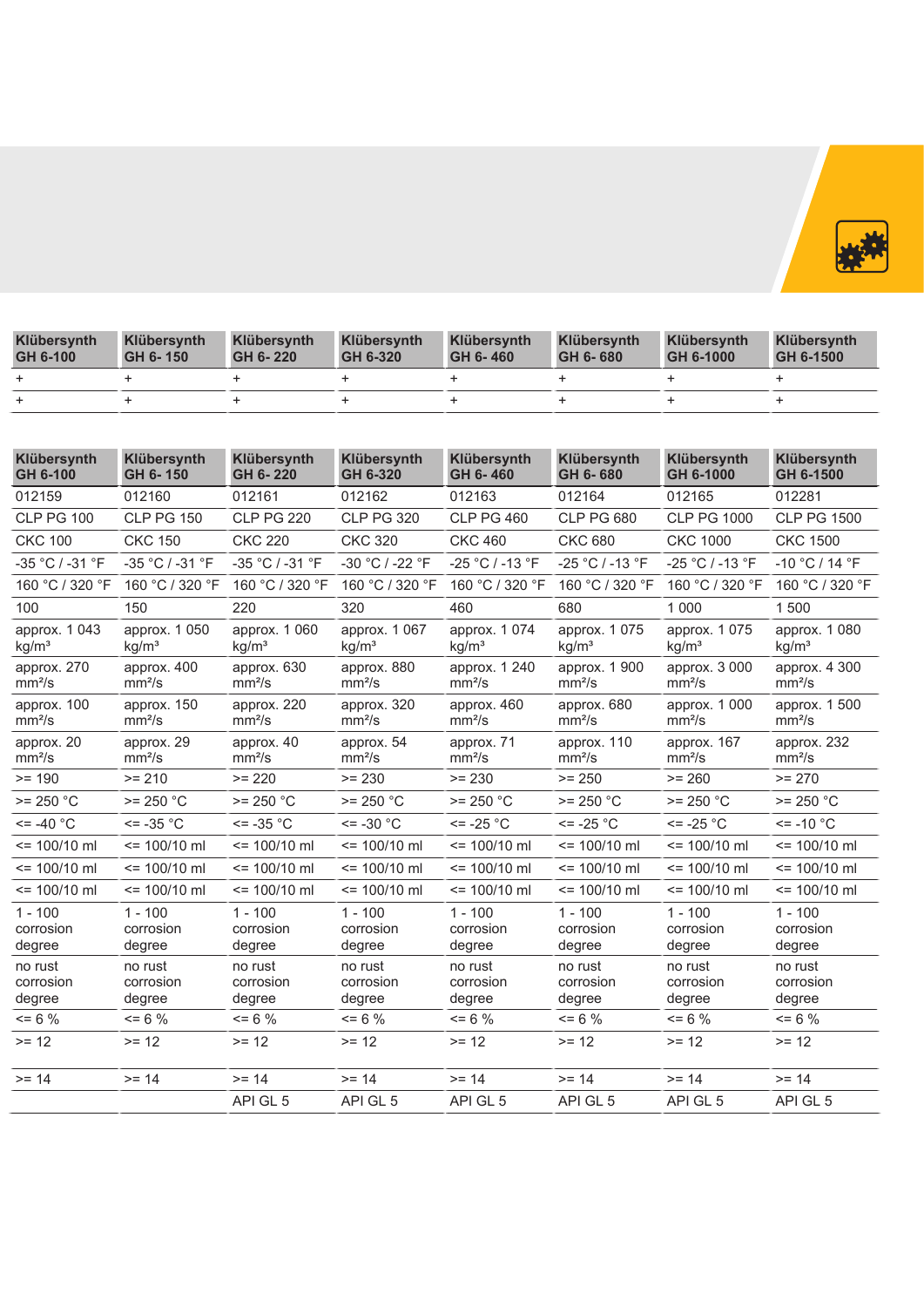# Klübersynth GH 6

Synthetic high-performance gear and high-temperature oil with KlüberComp Lube Technology

| <b>Product data</b>                                                                                                             | <b>Klübersynth</b><br>GH 6-22 | Klübersynth<br>GH 6-32 | Klübersynth<br>GH 6-46 | Klübersynth<br>GH 6-80 |
|---------------------------------------------------------------------------------------------------------------------------------|-------------------------------|------------------------|------------------------|------------------------|
| FAG FE8 rolling bearing test, DIN 51819-3, D 7,5/80-80, wear of<br>rolling element                                              | $\le$ = 30 mg                 | $\le$ 30 mg            | $= 30 \text{ mg}$      | $\le$ = 30 mg          |
| FAG FE8 rolling bearing test, DIN 51819-3, D 7,5/80-80, wear of<br>cage                                                         | $\le$ 200 mg                  | $\leq$ 200 mg          | $\le$ 200 mg           | $\le$ 200 mg           |
| Minimum shelf life from the date of manufacture - in a dry, frost-free<br>place and in the unopened original container, approx. | 36 months                     | 36 months              | 36 months              | 36 months              |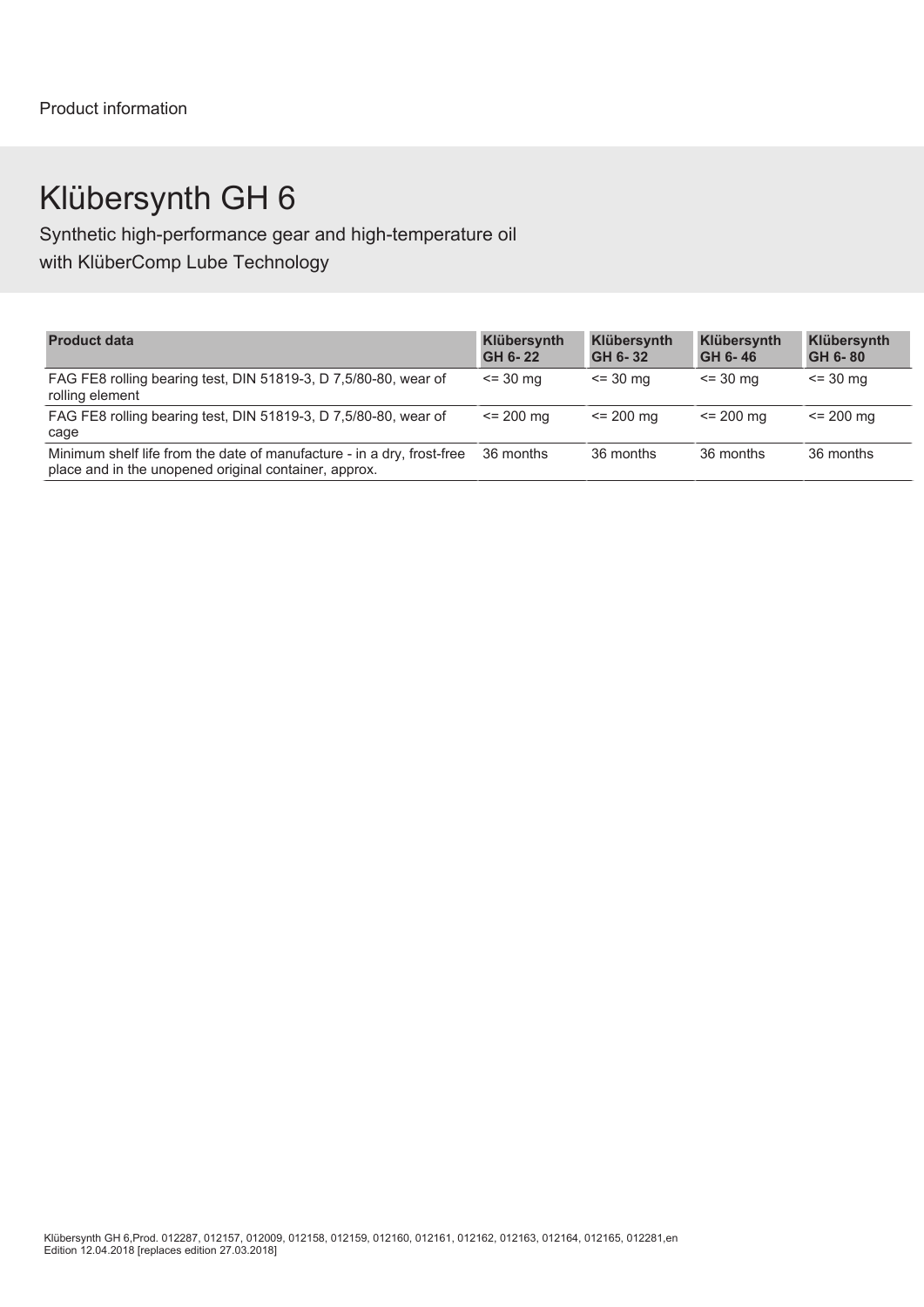

| Klübersynth<br>GH 6-100 | <b>Klübersynth</b><br>GH 6-150 | <b>Klübersynth</b><br>GH 6-220 | <b>Klübersynth</b><br>GH 6-320 | Klübersynth<br>GH 6-460 | <b>Klübersynth</b><br>GH 6-680 | <b>Klübersynth</b><br>GH 6-1000 | <b>Klübersynth</b><br>GH 6-1500 |
|-------------------------|--------------------------------|--------------------------------|--------------------------------|-------------------------|--------------------------------|---------------------------------|---------------------------------|
| $= 30 \, \text{mg}$     | $\le$ 30 mg                    | $= 30 \, \text{mg}$            | $= 30 \, \text{mg}$            | $= 30$ mg               | $\leq$ 30 mg                   | $= 30 \text{ ma}$               | $\le$ 30 mg                     |
| $= 200$ mg              | $\le$ 200 mg                   | $\le$ 200 mg                   | $= 200$ mg                     | $\leq$ 200 mg           | $\leq$ 200 mg                  | $\leq$ 200 mg                   | $\le$ 200 mg                    |
| 36 months               | 36 months                      | 36 months                      | 36 months                      | 36 months               | 36 months                      | 36 months                       | 36 months                       |